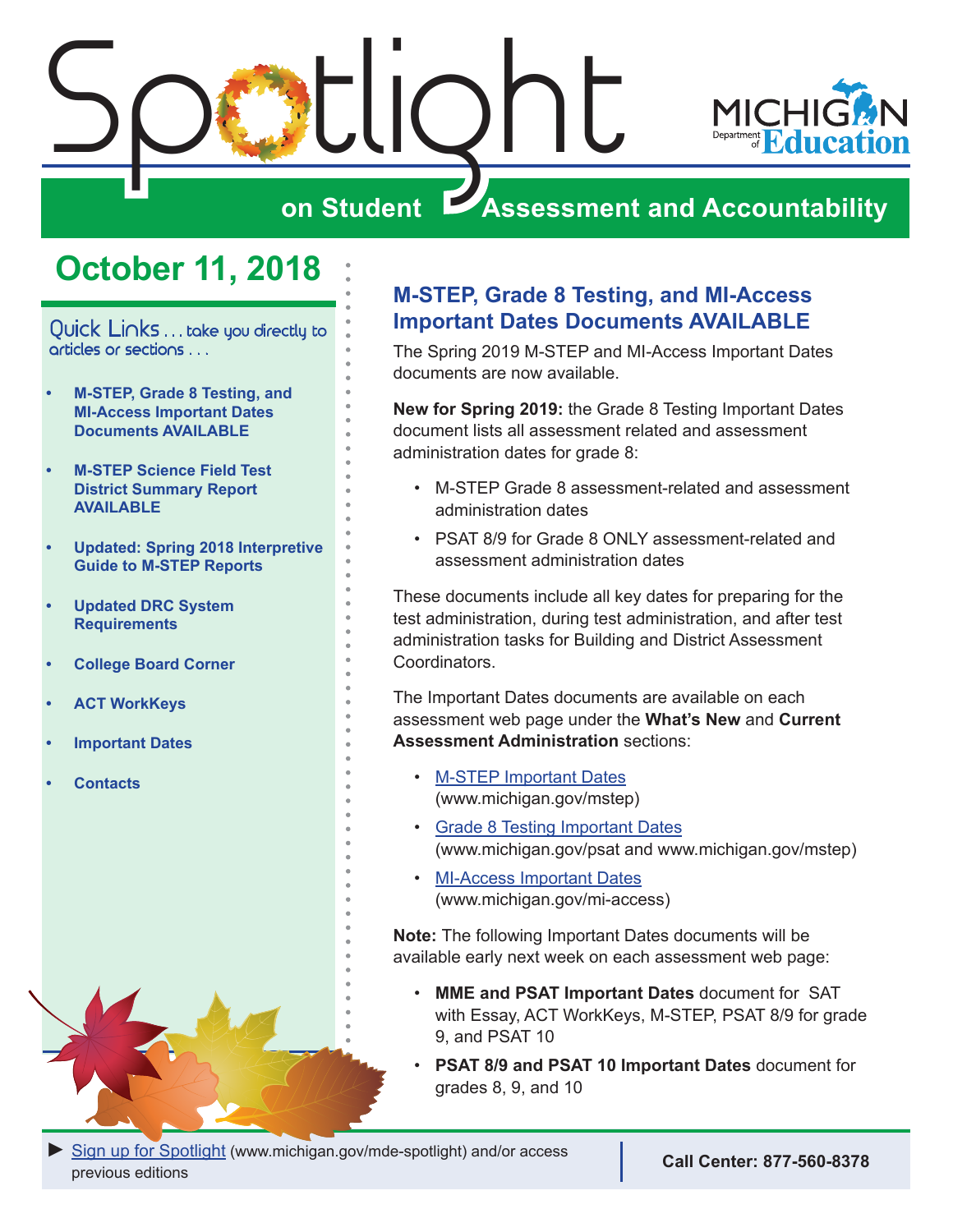#### <span id="page-1-0"></span>**M-STEP Science Field Test District Summary Report AVAILABLE**

The 2018 M-STEP Science Field Test District Summary Report is now available in the **Dynamic Score Reporting Site**, which is accessed through the [OEAA Secure Site](http://www.michigan.gov/oeaa-secure) (www.michigan.gov/oeaa-secure).

The Science Field Test District Summary Report displays aggregated raw score data – points earned out of points possible – based on the field test items, excluding constructed response items. This report is available at the district level only.

The report displays the number of valid tests, then displays frequency distribution graphs for overall content, followed by domain content for Life Science, Physical Science, and Earth Science. Additional information is available in the **About this Report** document that accompanies the report. The [Interpretive Guide to M-STEP Reports](https://www.michigan.gov/documents/mde/M-STEP_GTR_629556_7.pdf) has also been updated to include information about the **Science Field Test District Summary Report**.

To view the reports, go to the [OEAA Secure Site](http://www.michigan.gov/oeaa-secure) (www. michigan.gov/oeaa-secure), and select **Dynamic Score Reports** from the **Reports** tab drop-down menu. Then select the appropriate entity information and select **Open Reports** in the lower-right side of the screen. This will open a pop-up application with the reports available. Select **Science Field Test Summary – District** from the **Reports** drop-down menu and generate the report for the selected grade.

**REMINDER:** The Science Field Test Summary report is based on data from field test items on the M-STEP Science Field Test. The M-STEP Science Field Test data will be used to determine how well the field test items measure the intended standards. This data

is not intended to provide proficiency information in relation to the Michigan K-12 Science Standards or domains. Decisions about school improvement goals, curriculum, or other instructional decisions should be based on locally developed science assessments that measure student achievement based on the Michigan K-12 Science Standards.

#### **Updated: Spring 2018 Interpretive Guide to M-STEP Reports**

The following updates have been made to the **2018 Interpretive Guide to M-STEP Reports**:

- removed embargoed data notice
- added Condition Code information for Passage-Based Writing Response scoring
- added Science Field Test District Summary Report information

The [Interpretive Guide to M-STEP Reports](https://www.michigan.gov/documents/mde/M-STEP_GTR_629556_7.pdf) is available on the [M-STEP web page](www.michigan.gov/mstep) (www.michigan.gov/mstep) under the **Reporting** section.

### **Updated DRC System Requirements**

Updated [system requirements for 2019](https://mi.drcedirect.com/default.aspx?leapp=General+Information) testing are live on [eDIRECT](https://mi.drcedirect.com) (https://mi.drcedirect.com) at All **Applications** → **General Information** → **Documents**.

There are no major changes since June 2018. Support will be starting for macOS 10.14, iOS 12.x, and Windows 10 S mode. In July 2019, support will be ending for macOS X 10.11 and Ubuntu 14.04. The next minor update will be in February 2019, followed by the annual update in June 2019.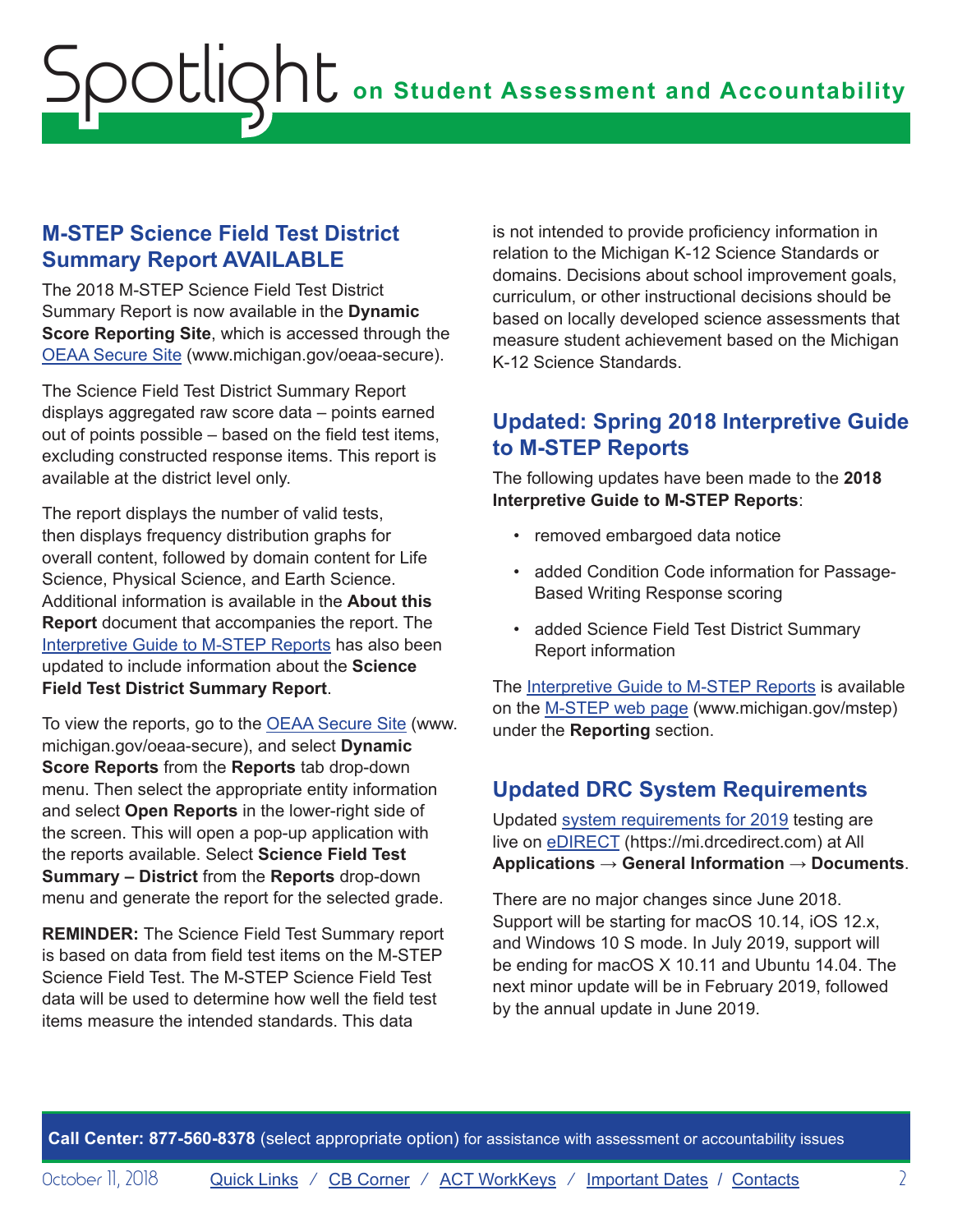# <span id="page-2-1"></span>College Board Corner

<span id="page-2-0"></span>Spotlight

 *Information on SAT*™*, PSAT 8/9*™*, and PSAT10*™ *provided by the College Board*

#### **Questions about Spring PSAT 8/9, PSAT 10, or SAT?**

- call the Michigan Educator Hotline: 866-870-3127 (select Option 1)
- email [michiganadministratorsupport@](mailto:michiganadministratorsupport%40collegeboard.org?subject=) [collegeboard.org](mailto:michiganadministratorsupport%40collegeboard.org?subject=)

### **Reminder**

Refer to the **Spotlight**, the [MME web page](www.michigan.gov/mme) (www.michigan.gov/mme), the [PSAT web page](http://www.michigan.gov/psat) (www.michigan.gov/psat), and the [College](http://www.collegeboard.org/michigan)  [Board Michigan-Specific web page](http://www.collegeboard.org/michigan) (www. collegeboard.org/michigan) for spring SAT with Essay, PSAT 10, and PSAT 8/9 information. The national College Board website has information that does not pertain to the Michigan-provided assessments.

#### **Preparing for Spring 2019**

Tasks you can be doing now to prepare your school for the spring administration of PSAT 8/9 for grades 8 and 9, PSAT 10, and SAT with Essay:

- Register for a free implementation workshop (See [September 20, 2018 Spotlight\)](https://www.michigan.gov/documents/mde/Spotlight_9-20-18_633930_7.pdf)
- For those who cannot attend a face-to-face workshop, register for the

[Spring 2019 Michigan SAT and PSAT](http://www.tinyurl.com/2019MichiganImplementation)  [Implementation Overview webinar](http://www.tinyurl.com/2019MichiganImplementation) (www. tinyurl.com/2019MichiganImplementation) on **November 7, 2018 from 1:00 – 3:00 PM**. This will be a presentation of the same information presented at the workshops.

- SSD (Services for Students with Disabilities) coordinators can register for a [Spring 2019](http://www.tinyurl.com/2019MichiganAccommodations)  [Michigan SAT and PSAT Accommodations](http://www.tinyurl.com/2019MichiganAccommodations)  [and Supports webinar](http://www.tinyurl.com/2019MichiganAccommodations) (www.tinyurl. com/2019MichiganAccommodations) presented on **December 5, 2018 from 10:00–11:00 AM**. This webinar will assist new and returning SSD coordinators with the process of applying for accommodations through the SSD Online system. This will be especially helpful for new SSD coordinators administering the PSAT 8/9 for 8th grade for the first time. We will also review administering the SAT with Essay, PSAT 10, and PSAT 8/9 for grades 8 and 9 with accommodations and English Learner supports.
- Update EEM with test coordinator information (See [September 20, 2018 Spotlight](https://www.michigan.gov/documents/mde/Spotlight_9-20-18_633930_7.pdf))
- Confirm your school is established to participate in College Board assessments in Spring 2019 (see following article) by **November 30, 2018**.

*(Continued on next page)*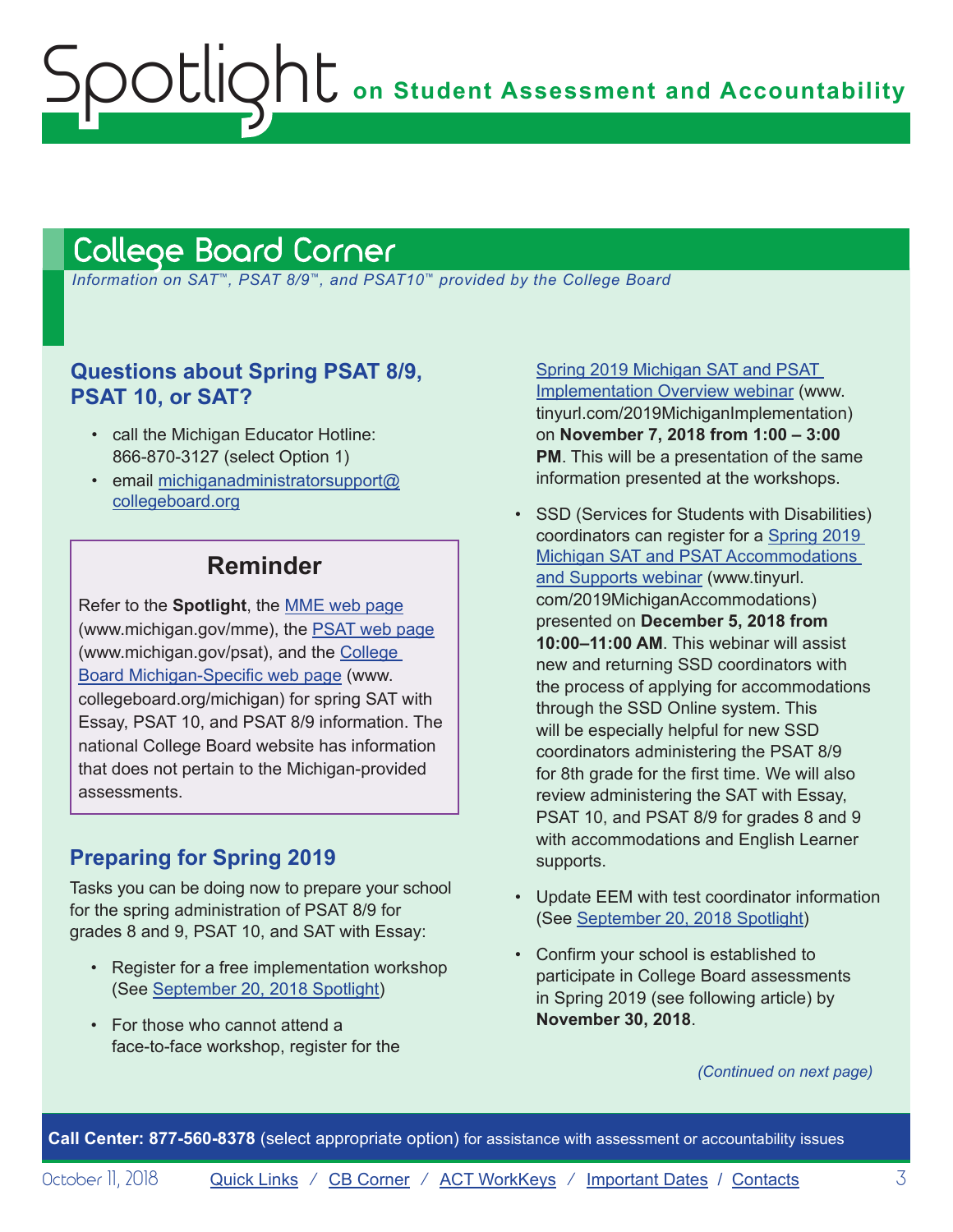#### **Establishment**

Establishment is the process whereby the College Board knows which schools are administering the PSAT 8/9 for Grades 8 and 9, PSAT 10, and SAT with Essay, and is based on rules that are coordinated with the Michigan Department of Education (MDE).

- Public schools and nonpublic schools are established through different processes. Most public schools will be automatically established to participate. Public schools not automatically established and all nonpublic schools with 11th graders were emailed instructions on how to provide the intent to participate in the spring administration earlier this week.
- The **Test Center Participation page**, in the [OEAA Secure Site,](http://www.michigan.gov/oeaa-secure) (www.michigan.gov/ oeaa-secure) identifies which assessments your school is established to administer. The page was refreshed for the Spring 2019

administrations on October 8 and will be updated daily as establishment activities occur. For information on accessing the **Test Center Participation page, visit the Secure** [Site Training web page](http://www.michigan.gov/securesitetraining) (www.michigan.gov/ securesitetraining). Once you provide your intent to participate, please wait at least two business days for this information to be refreshed in the Secure Site.

• **Important Note:** Schools must be established to participate separately for **each College Board assessment** they expect to administer in April 2019. For example, a typical high school should verify on the OEAA Secure Site Test Center Participation page that they are set up to participate in the SAT with Essay, the PSAT 10, and the PSAT 8/9 for grade 9. All schools with 8th grade students should verify that they are established to participate in the PSAT 8/9 for grade 8.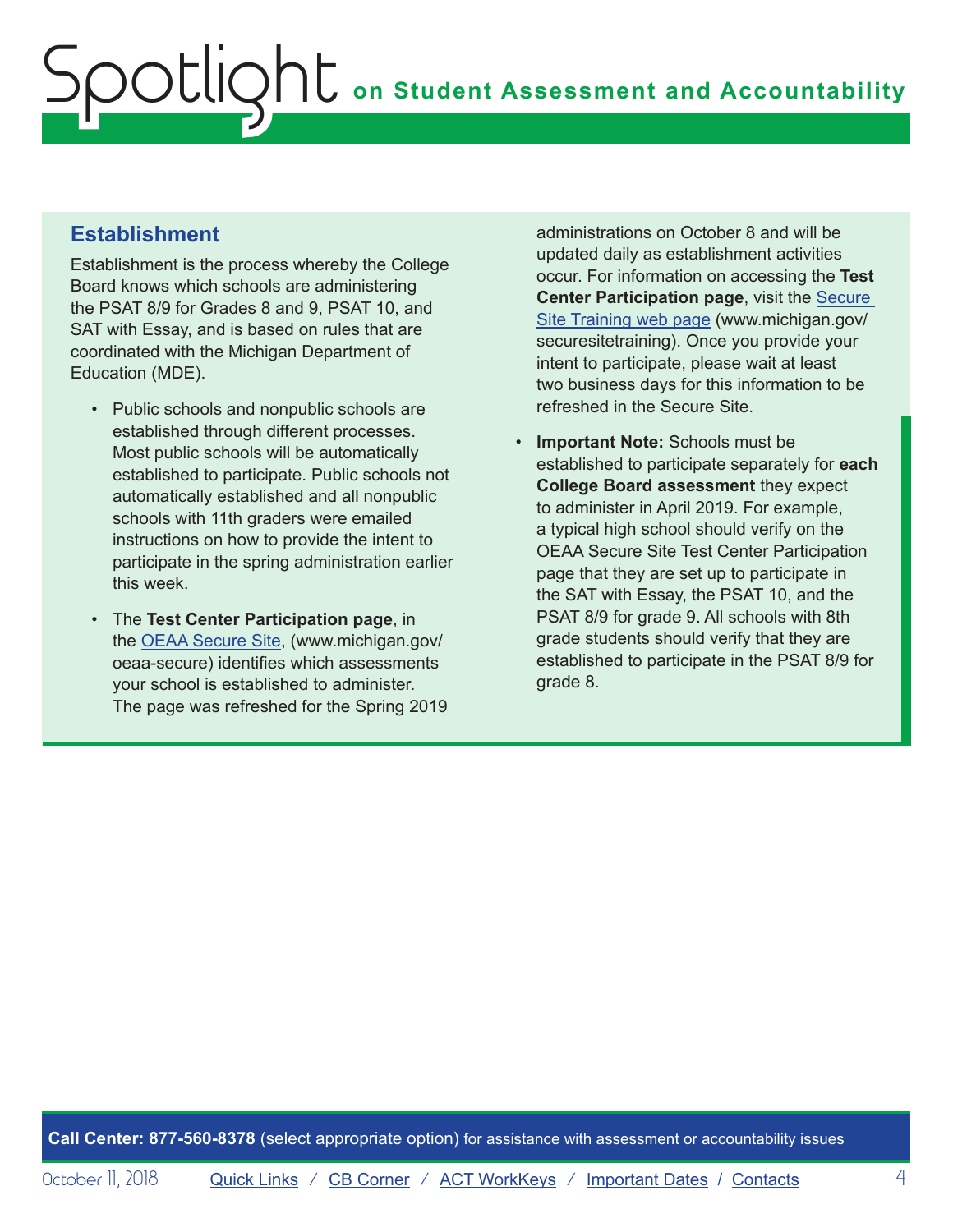# <span id="page-4-0"></span>**on Student Assessment and Accountability** Spotlight

<span id="page-4-1"></span>

 *Information on ACT WorkKeys® provided by the ACT*®*.*

#### **Upcoming Manage Participation**

The ACT Workkeys assessment is one of three required components of the Michigan Merit Exam (MME) for grade 11 and required grade 12 students. Schools are required to administer all three components: the ACT WorkKeys, the SAT, and the M-STEP science and social studies assessments.

The first step in the ACT WorkKeys assessment is to indicate your school's participation status and to select your preferred materials receipt dates. This is called the Manage Participation process and it will take approximately five minutes.

The Manage Participation process will begin on **November 5, 2018**. All schools, public and nonpublic, must confirm in PearsonAccess<sup>next</sup> that they are participating in order to receive test materials and to administer the WorkKeys assessment.

A login and password for PearsonAccess<sup>next</sup>, along with instructions on how to complete the Manage Participation Process, will be emailed to the District Assessment Coordinators and the WorkKeys Test Coordinators listed in the [Educational Entity Master](www.michigan.gov/EEM)  [\(EEM\)](www.michigan.gov/EEM) (www.michigan.gov/eem) the **week of October 29, 2018**.

ACT will email the PearsonAccess<sup>next</sup> login information only to the WorkKeys Test Coordinators listed in the EEM for both public and nonpublic schools. If the WorkKeys Test Coordinator does **not** receive this email by **November 5, 2018**, contact ACT at the web page or phone number listed below.

#### **Contacting ACT**

If you have questions, you may:

- 1. contact ACT via the [Contact Us web page](http://www.act.org/aap/state/contact.html) [\(www.act.org/aap/state/contact.html\)](www.act.org/aap/state/contact.html)
- 2. call ACT at 800-553-6244, 9:30 AM 6:00 PM ET
	- standard time: ext. 2800
	- accommodations: ext. 1788
- 3. email accommodations questions to [ACTStateAccoms@act.org](mailto:ACTStateAccoms%40act.org?subject=)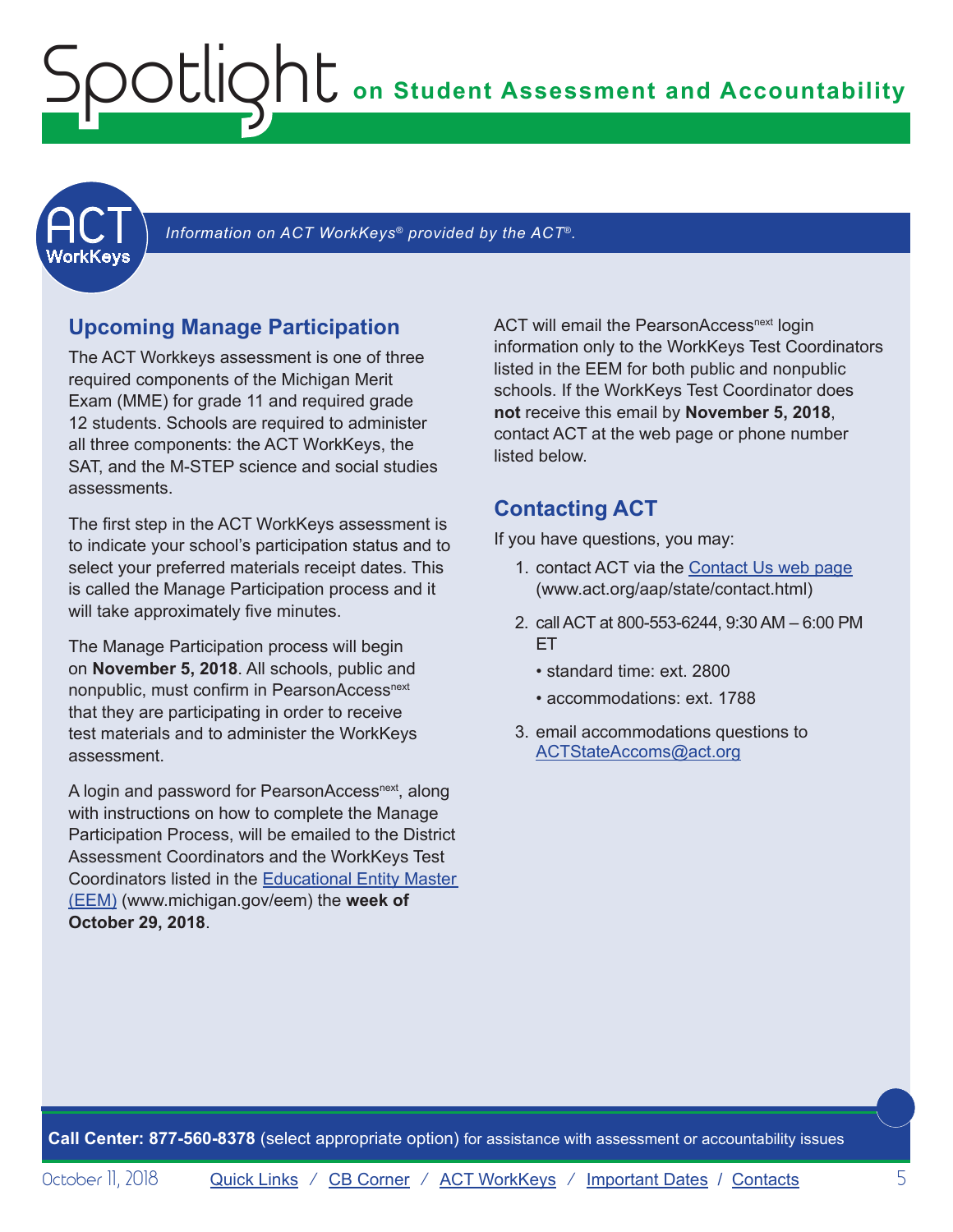<span id="page-5-0"></span>

# <span id="page-5-1"></span>**Important Dates**

## **October 2018**

#### **SAT and PSAT**

#### **Now – November 30, 2018**

• **SAT and PSAT** Intent to Participate window

## **November 2018**

#### **ACT WorkKeys**

#### **November 5 – 30, 2018**

• **ACT WorkKeys** Manage Participation window

#### **SAT and PSAT**

#### **November 7, 2018, 1:00 – 3:00 PM**

• **Implementation Webinar** for **SAT with Essay**, **PSAT 8/9 for grades 8 and 9**, and **PSAT 10** Click to Register

## **December 2018**

#### **December 5, 2018, 10:00 AM ET**

• **DRC Technology Coordinator Webinar** Click to join the webinar and enter meeting number **802 965 089**:

#### **SAT and PSAT**

#### **December 5, 2018, 10:00 – 11:00 AM**

• **Accommodations and English Learner Supports Webinar** for **SAT with Essay**, **PSAT 8/9 for grades 8 and 9**, and **PSAT 10** Click to Register